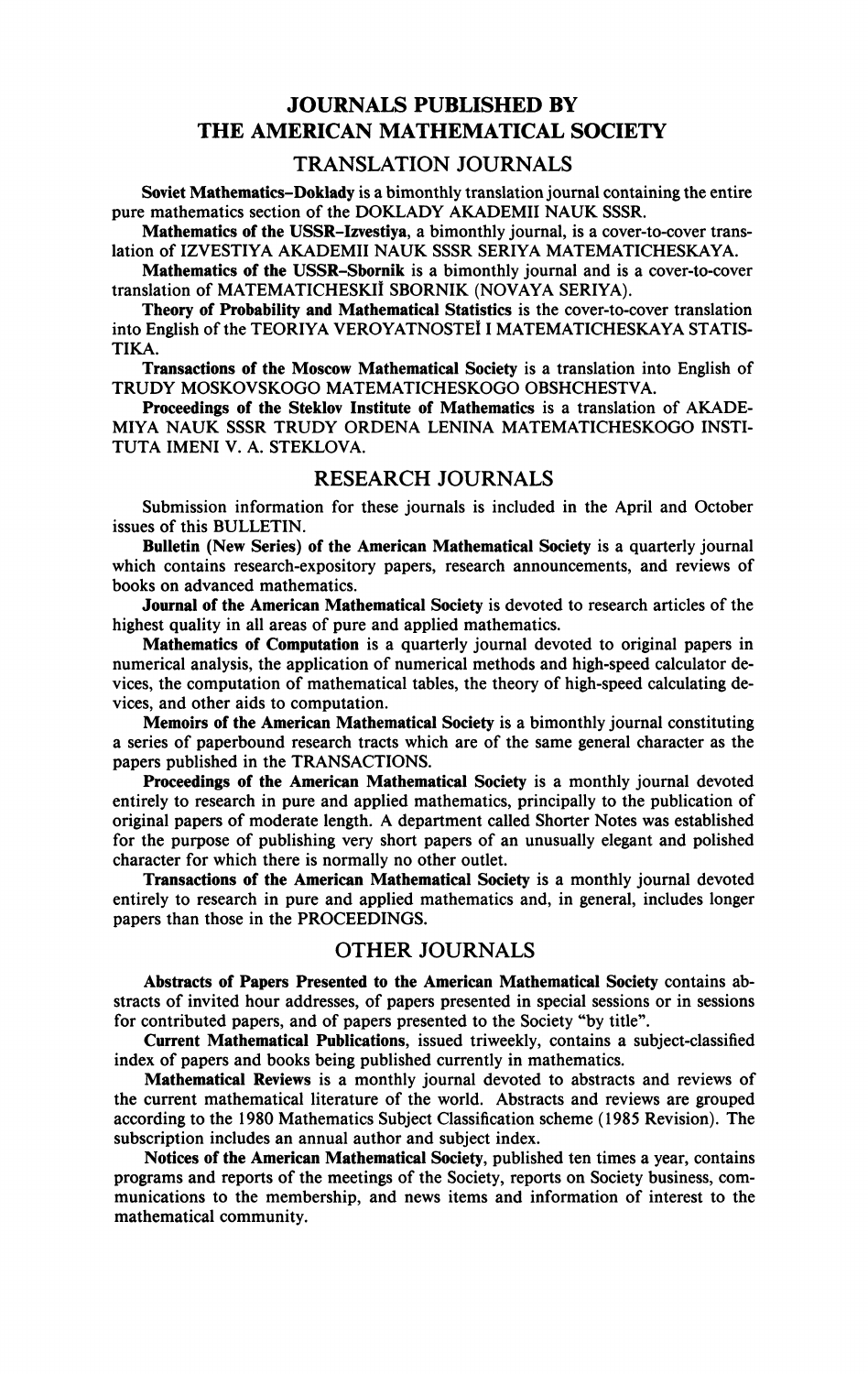### **BULLETIN (New Series) of the American Mathematical Society**

# EDITORS

#### **EDITORIAL BOARD FOR RESEARCH-EXPOSITORY ARTICLES**

Lenore Blum<br>
Morris W. Hirsch<br>
Morris W. Hirsch<br>
Morris W. Hirsch<br>
Morris W. Hirsch<br>
Morris W. Hirsch<br>
Morris W. Hirsch<br>
Morris W. Hirsch<br>
Morris W. Hirsch<br>
Morris W. Hirsch<br>
Morris W. Hirsch<br>
Morris W. Hirsch<br>
Morris W. H Chairman Alan Weinstein<br>Barry Mazur Guido L. Weiss

David Vogan Guido L. Weiss

#### **EDITORIAL BOARD FOR RESEARCH ANNOUNCEMENTS**

Gregory L. Cherlin Chairman<br>
Percy Alec Deift Frank S. Ou Michael D. Fried Peter B. Shalen<br>
Ronald L. Graham Nolan R. Wallach Ronald L. Graham

William B. Arveson Victor W. Guillemin<br>
Spencer Bloch Roger E. Howe Roger E. Howe Frank S. Quinn III<br>Peter B. Shalen

# BOOK REVIEWS EDITOR: Murray Protter MANAGING EDITOR: Morris W. Hirsch

## MANUSCRIPT, PROOF, AND COPYING INFORMATION

#### **MANUSCRIPT**

**Articles submitted for publication should be typewritten and double-spaced. The**  *Manual for Authors,* **available from the Society, should be consulted for symbols and style conventions. Authors should take the greatest possible care in preparing the original manuscript. Hand-drawn symbols are satisfactory if clearly done; special instructions for the typesetter, when necessary, should be included on a separate sheet.** 

**For Research-Expository Articles and Research Announcements, the first footnote should include** *subject classification numbers* **representing the primary and secondary subjects of the article. The 1980 Mathematics Subject Classification (1985 Revision) can be found in the annual subject index volumes of Mathematical Reviews.** 

**To encourage the submission of manuscripts in electronic form using TgX and the**  AMS-T<sub>F</sub>X macro package, the Executive Committee of the Council has adopted a policy **that allows for accelerating the publication date of such manuscripts by as much as 20 weeks, which is approximately equal to the time normally needed by the Society for copyediting, typesetting, and proofreading an average manuscript.** 

### **GALLEY PROOF**

**When a paper with more than one author has been accepted for publication, only one set of galley proof will be sent. Joint authors should, therefore, indicate which of them should receive galley proof in the event that the manuscript is accepted for publication.** 

#### **COPYING AND REPRINTING**

**Individual readers of this publication, and nonprofit libraries acting for them, are permitted to make fair use of the material, such as to copy an article for use in teaching or research. Permission is granted to quote brief passages from this publication in reviews provided the customary acknowledgment of the source is given.** 

**Republication, systematic copying, or multiple reproduction of any material in this publication (including abstracts) is permitted only under license from the American Mathematical Society. Requests for such permission should be addressed to the**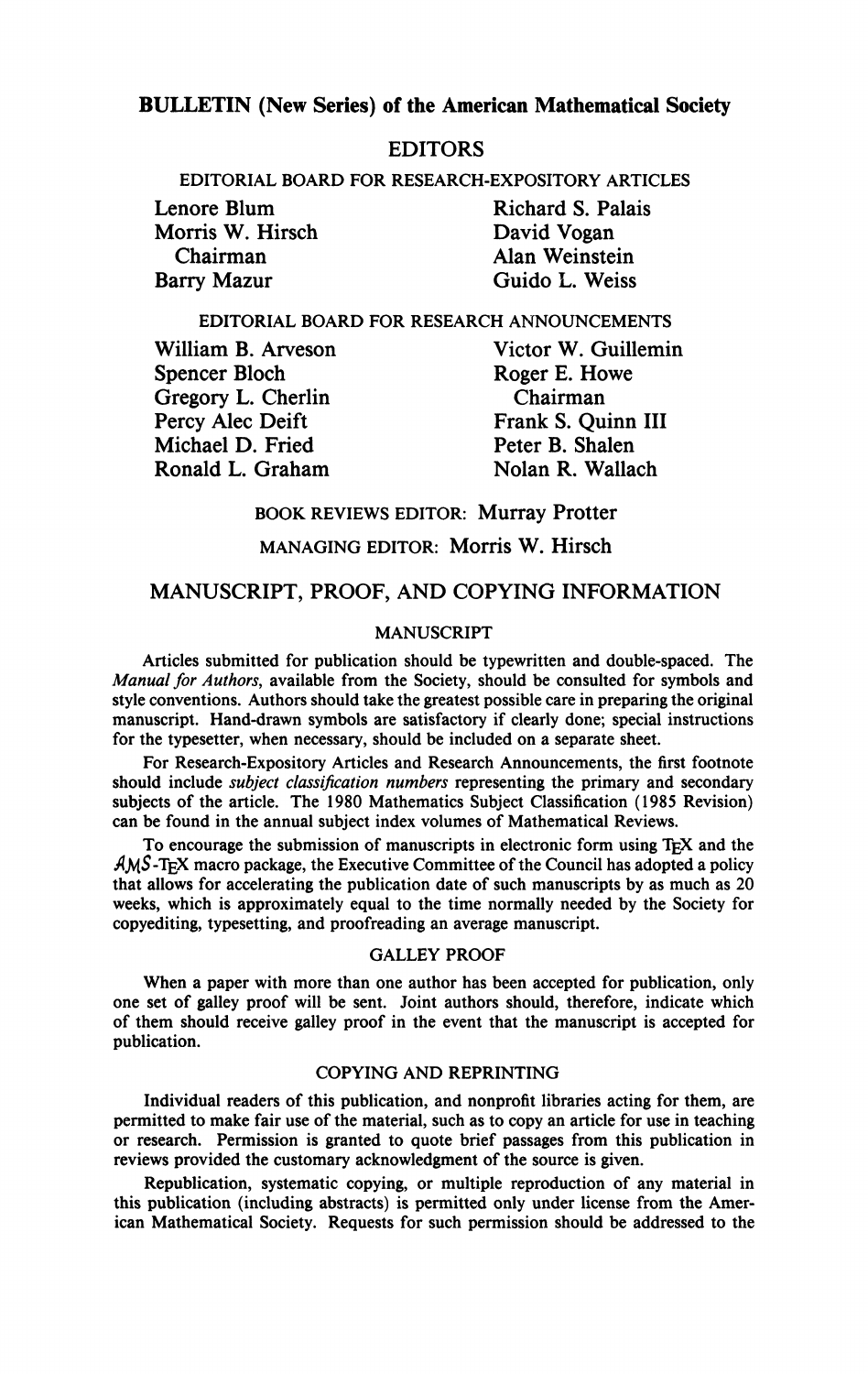**Executive Director, American Mathematical Society, P.O. Box 6248, Providence, Rhode Island 02940.** 

**The appearance of the code on the first page of an article in this journal indicates the copyright owner's consent for copying beyond that permitted by Sections 107 or 108 of the U.S. Copyright Law, provided that the fee of \$1.00 plus \$.25 per page for each copy be paid directly to Copyright Clearance Center, Inc., 21 Congress Street, Salem, Massachusetts 01970. This consent does not extend to other kinds of copying, such as copying for general distribution, for advertising or promotion purposes, for creating new collective works, or for resale.** 

# **OFFPRINTS AND ADDRESS CHANGES**

**Any inquiries concerning a paper which has been accepted for publication, including information regarding reprints or changes of address for mailing proof, should be sent directly to the Editorial Department, American Mathematical Society, P.O. Box 6248, Providence, Rhode Island 02940.** 

## **COPYRIGHT TRANSFER AGREEMENT**

**The signing of a Copyright Transfer Agreement is a requirement of publication in the BULLETIN. A copy of the agreement is sent to the author upon receipt of a manuscript in the Providence Office of the Society; in case of joint authors, a copy is sent to each author. Authors are urged to return the form immediately to prevent delays in processing and publishing the manuscript. The 1984 edition of the** *Manual for Authors* **has a description of Society policy concerning copyright and a copy of the agreement.** 

### **PUBLICATION CHARGES**

**There are no page charges assessed on papers published in the BULLETIN.** 

## **REMARKS ON RESEARCH ANNOUNCEMENTS**

**The BULLETIN of the American Mathematical Society is the only research mathematical journal received as a privilege of membership in the Society. Its circulation is larger, by an order of magnitude, than that of most journals, in particular specialized journals. Thus, a BULLETIN Research Announcement should contain results of sufficient depth and import to be of interest to a wide mathematical audience. And, consequently, beyond basic mathematical standards, Research Announcements should meet high standards for style.** 

**Beyond general exhortations to write clearly and precisely, the following more specific suggestions are offered.** 

**1. Keep in mind that you are writing for as wide an audience as possible. Avoid the shorthand and jargon of your area as much as you can. Carefully introduce the terminology needed to understand the main results. If space considerations prevent a full development of the concepts, delineate clearly what you are not explaining and provide references to it in the literature. Consider an Announcement an opportunity to explain your area of research to the world at large.** 

**2. Do not confuse a graceful style with a sloppy style. Although a light touch or a colorful phrase can relieve the tedium of definitions, excessive breeziness and imprecision confuse readers who have only a casual knowledge of the subject. We say this not to encourage pedantic writing but to discourage obscure writing. Your results should be stated precisely with all important concepts and notations made clear.** 

**3. Ask a colleague to review your manuscript before you submit it. Even better, ask two colleagues, one whose work is very close to yours, one whose work is farther away. (If you can't get two people you know to read your work before it is published, how many will want to read it after?) Ask for suggestions on how to improve the readability.**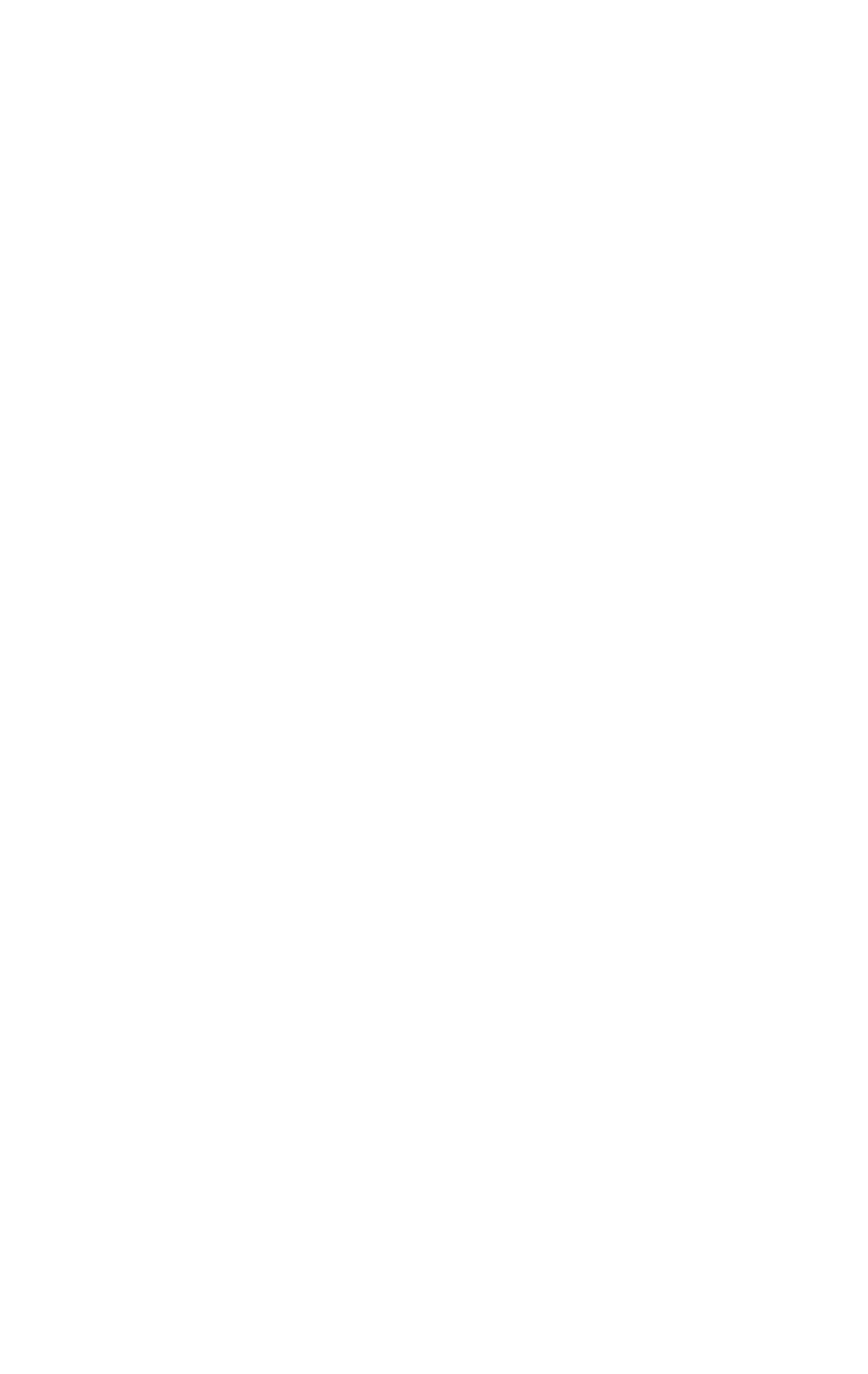# *(Continued from back cover)*

| Equivariant K-theory and freeness of group actions on $C^*$ -algebras by           |     |
|------------------------------------------------------------------------------------|-----|
| N. Christopher Phillips-Reviewed by Joachim Cuntz                                  | 101 |
| <b>Multiple forcing</b> by Thomas Jech— <b>Reviewed by</b> James E. Baumgartner    | 103 |
| <b>Dimensions of ring theory</b> by Constantin Nastasescu and Freddy               |     |
|                                                                                    | 107 |
| Global analysis on foliated spaces by Calvin C. Moore and Claude                   |     |
| Schochet-Reviewed by James L. Heitsch                                              | 112 |
| <b>Elliptic functions and rings of integers</b> by Ph. Cassou-Nogues and M. J.     |     |
|                                                                                    | 117 |
| Mathematical problems in viscoelasticity by Michael Renardy,                       |     |
| William J. Hrusa, and John A. Nohel-Reviewed by Allen C. Pipkin                    | 122 |
| <b>The Malliavin calculus</b> by Dennis R. Bell— <b>Reviewed by</b> Philip Protter | 123 |
| A course in constructive algebra by Ray Mines, Fred Richman, and Wim               |     |
| Ruitenburg-Reviewed by Douglas S. Bridges                                          | 127 |
| Holomorphic functions and integral representations in several complex              |     |
| <b>variables</b> by R. Michael Range-Reviewed by Klas Diederich                    | 132 |
| <b>Lectures on Bochner-Riesz means</b> by Katherine Michelle Davis and Yang-       |     |
|                                                                                    | 139 |
| Einstein manifolds by Arthur L. Besse-Reviewed by Gary R. Jensen                   | 142 |
| Maximum and minimum principles: A unified approach, with applications              |     |
| by M. J. Sewell-Reviewed by Peter Smith                                            | 146 |
| <b>Torsion theories</b> by Jonathan S. Golan— <b>Reviewed by</b> Timothy J. Hodges | 148 |